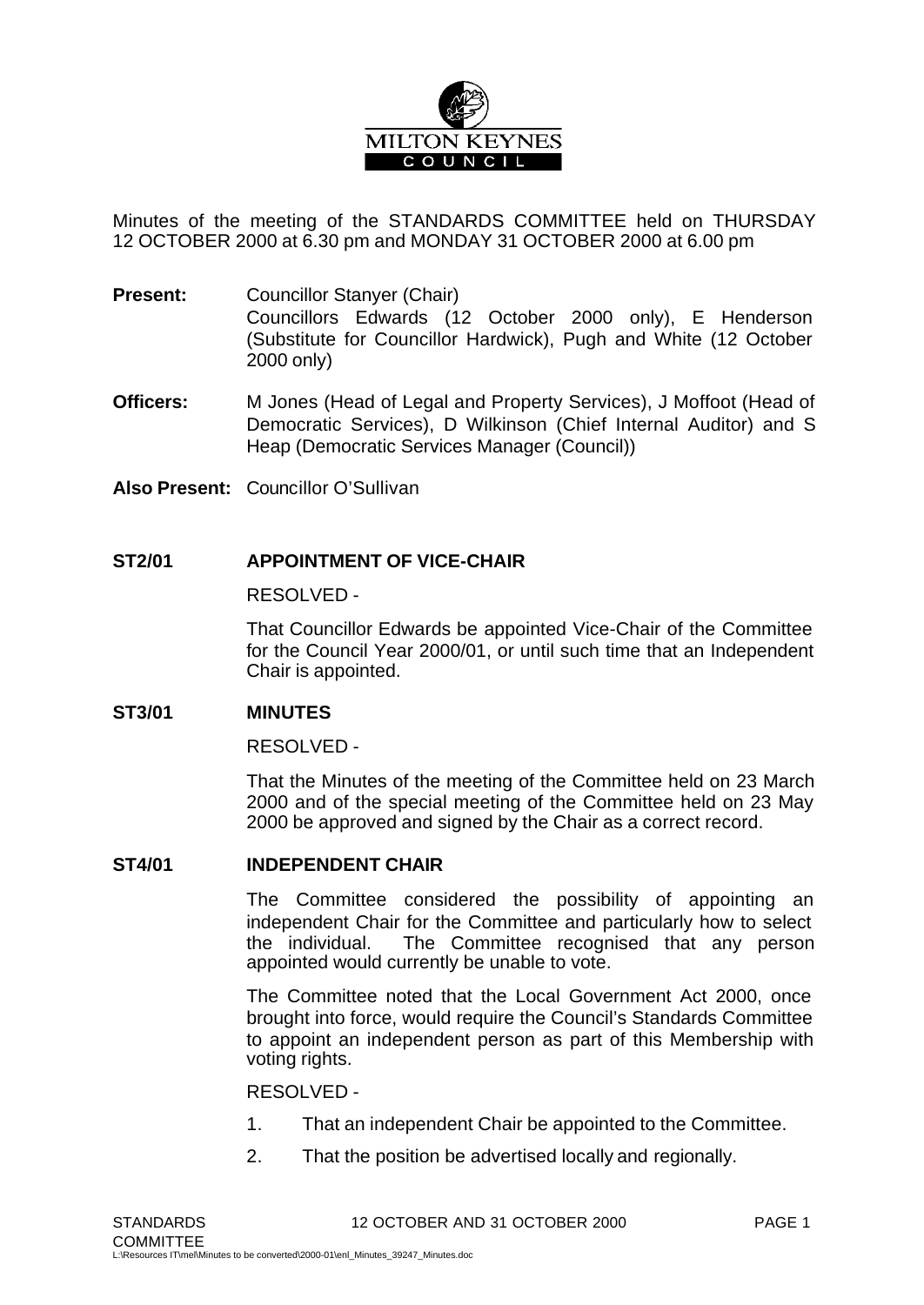- 3. That the person specification for the position be agreed, subject to a requirement that the person is not politically active similar to the restrictions placed on officers by the Local Government and Housing Act 1989.
- 4. That officers be requested to draw up a shortlist of suitable candidates for consideration by the Committee.

### **ST5/01 LOCAL GOVERNMENT ACT 2000**

The Committee noted the requirements of the Local Government Act 2000.

It was reported that the Act would allow, amongst other things, Authorities to promote the economic, social or environmental wellbeing; introduce executive arrangements for the political management of Councils and make provision for the conduct of Members and employees.

The Committee noted that the Council's Standards Committee, as well as being responsible for the Conduct of Members of this Council, would also be responsible for the conduct of local Parish Councillors and as such would need to include a Parish representative as part of its Membership when considering Parish Councillors' conduct.

RESOLVED -

- 1. That the report be noted.
- 2. That officers be requested to identify a suitable representative to represent local councils on the Committee or on a subcommittee of the committee, dealing with local Council matters.

# **ST6/01 LOCAL GOVERNMENT ACT 2000 - GENERAL PRINCIPLES OF CONDUCT**

The Committee considered the Government's Consultation Paper on the General Principles of Conduct to be introduced as a result of the Local Government Act 2000, and developed as a result of the principles included in the White Paper 'Modern Local Government - In Touch with the People'.

#### RESOLVED -

That the consultation document on the proposed General Principles of Conduct for Members be welcomed, subject to the following deletions:

(a) Openness

'and your authority's requirements on confidentiality'.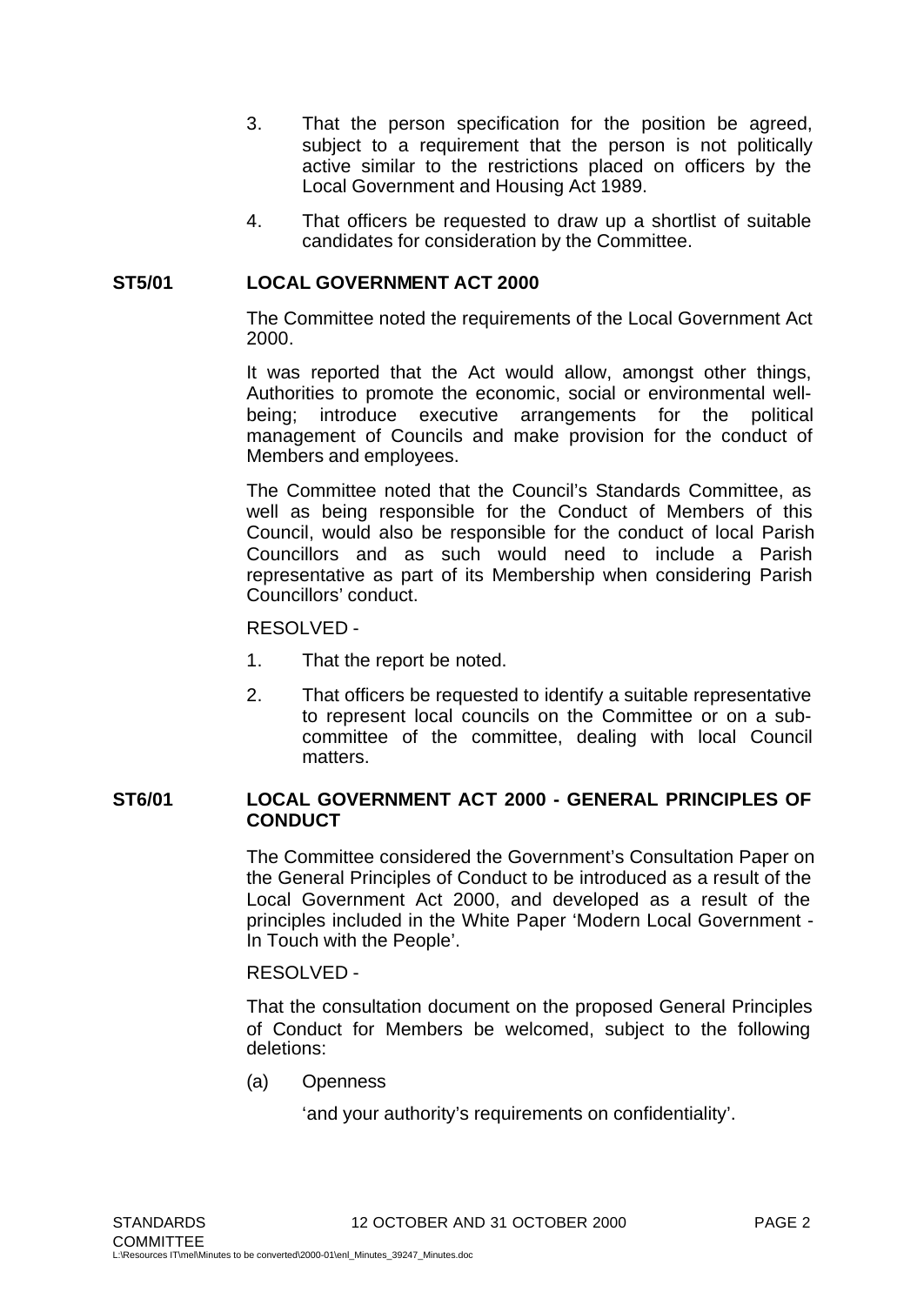(b) Leadership

'You must respect the political impartiality and professional role of the authority's statutory officers and other employees, and always act in a way that preserves public confidence in the authority'.

## **ST7/01 COMMITTEE NEWS SHEET**

The Committee noted details on two recent court cases related to the work of the Committee.

## **ST8/01 EXCLUSION OF PUBLIC AND PRESS**

RESOLVED -

That the public and press be excluded from the meeting by virtue of Paragraph 1 (Information relating to Office Holders of the Authority) of Part I of Schedule 12A of the Local Government Act 1972, in order that the Committee may consider the following matters:

- (a) Progress on Outstanding Investigations
- (b) Complaint Against a Councillor

## **ST9/01 PROGRESS ON OUTSTANDING INVESTIGATIONS**

The Committee noted progress being made with the investigations of outstanding complaints against Councillors to the Committee.

The Committee also considered the resources available to the Committee to support the various investigations and various procedural issues.

RESOLVED -

- 1. That in respect of Case 5, the Councillor concerned be given 14 days to respond to the report on the investigation, once completed by officers, with a view to holding a meeting of the Committee to receive the report towards the end of November/start of December 2000.
- 2. That the current position in respect of Case 6, be noted.
- 3. That in respect of cases 3 and 4, officers be requested to continue with their investigations.
- 4. That the Chief Executive be requested to report to the next meeting of the Policy and Resources Committee on the possibility of appropriate administrative support from within the Authority for secondment to the Internal Audit Section, to support the various investigations.
- 5. That officers be requested to prepare a modest bid for resources to support the work of the Committee, for consideration as part of the budget process 2000/01.